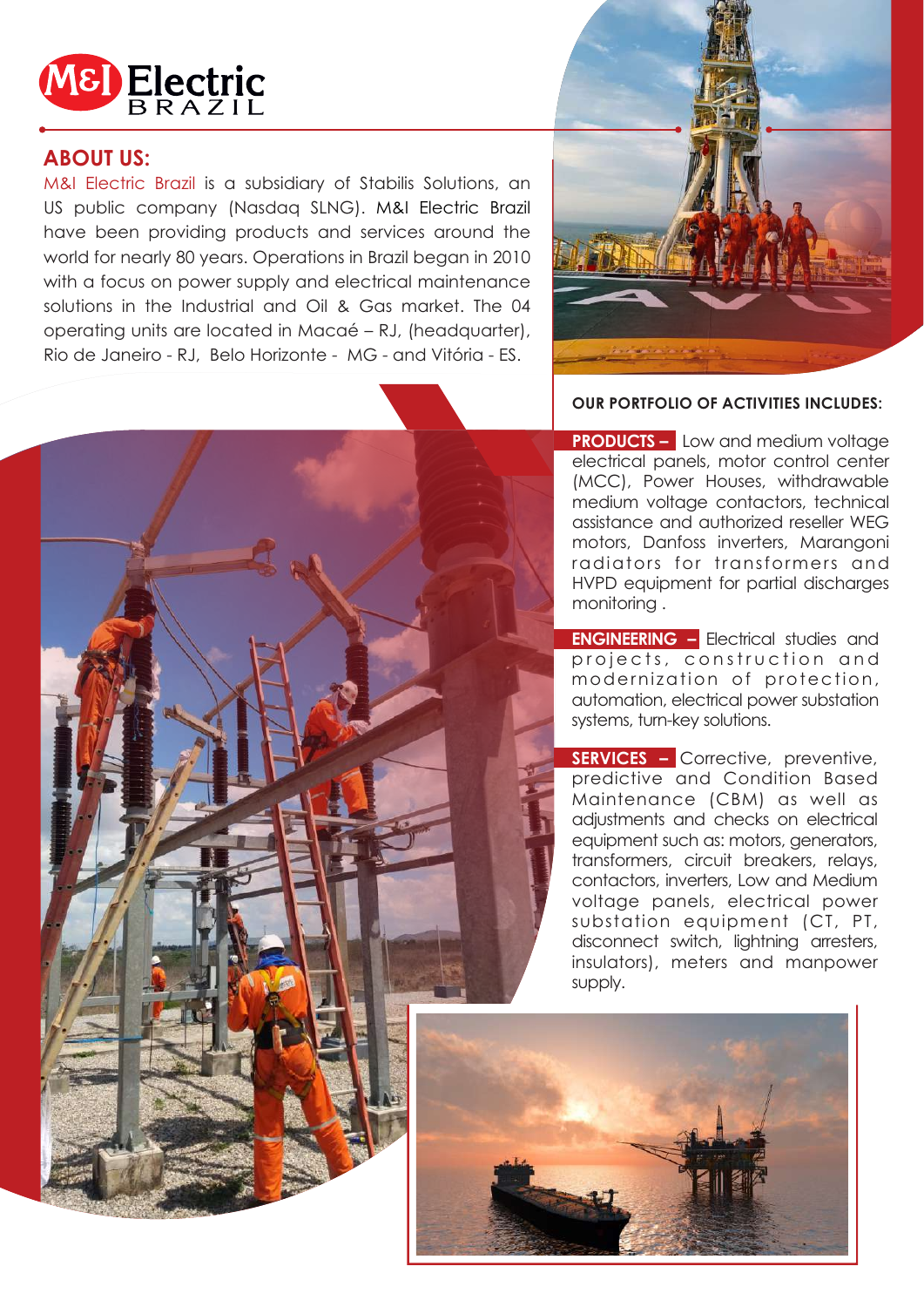

### **Technical services for Oil & Gas offshore and onshore, drilling, pipelay and platform supply vessels.**

Equipped with the latest available test and calibration equipment M&I's technicians and services engineers can establish a base line of all equipment during commissioning of new facilities, and continue to maintain and repair equipment as needed to maximize system up time implementing the most optimal solution for our customers' complex requirements.



# **FIELD SERVICES**

## **RELAY & METER TESTING**

- Protective relay testing & calibration (electro -mechanical, solid state, microprocessor)
- Repair & function test
- Setting file programming (any brand)
- Three phase Test Set to perform tests
- IEC 61850 Testing Capability

### **CIRCUIT BREAKER TESTING**

- Primary and secondary injection (Makers Test Kit as ABB, Eaton, Schneider, Siemens, GE)
- Contact resistance and insulation
- Time travel analysis
- Vaccuum Integrity with AC Hi-Pot Test
- Breaker retrofits and upgrades (any brand)

### **AC & DC DRIVE SERVICES & RETROFITS**

- VFD drive repair, commissioning and troubleshooting
- AC & DC Drive routine inspection and maintenace
- DC Drive commissioning & troubleshooting
- Retrofits

### **MOTOR & GENERATOR**

- Motors & Generator preventive maintenance
- Thruster motors & generators bearing replacement onboard
- Engine/ Generator Control upgrades & commissionig (AVR, Speed, Control, Load Share Control)
- CO2 (dry ice) cleaning in loco
- Laser alignment and vibration analysis
- Partial Discharge & Tan Delta
- On site rewinding

**w w w . m i e l e c t r i c . <sup>c</sup> <sup>o</sup> <sup>m</sup> . <sup>b</sup> <sup>r</sup>**

### **NR-10 AND NR-12 SAFETY REGULATION**

PIE report Risk assessment Long Term contract Technical responsibility PPE & CPE re-certifications **TRANSFORMER TESTING** Winding resistence TTR – Transformer Turn Ratio Megger test + AI & PI Cleaning & Visual Inspection Power factor testing **SWITCHBOARD SERVICES – LV AND HV** Infrared inspection SPS survey + cleaning Repairs in loco Upgrades & system troubleshooting Partial Discharge (PD) testing and survey Switchboard & MCC retrofits and modifications **PLC AUTOMATION SERVICES** Siemens, Rockwell & others programming PLC/Automation support & modifications **CABLE & BUS TESTING** Hi Potential & Megger Bus upgrades and repairs High voltage splices end terminations **GENERAL SERVICES** Startup services Shutdown testing services Cell retrofit of breakers Selectivity Study and protection coordenation **ENGINEERING SERVICES** System, coordination, short circuit

- studies
- AC & DC system designs and one lines diagram
- Energy storage systems
- AutoCAD documentation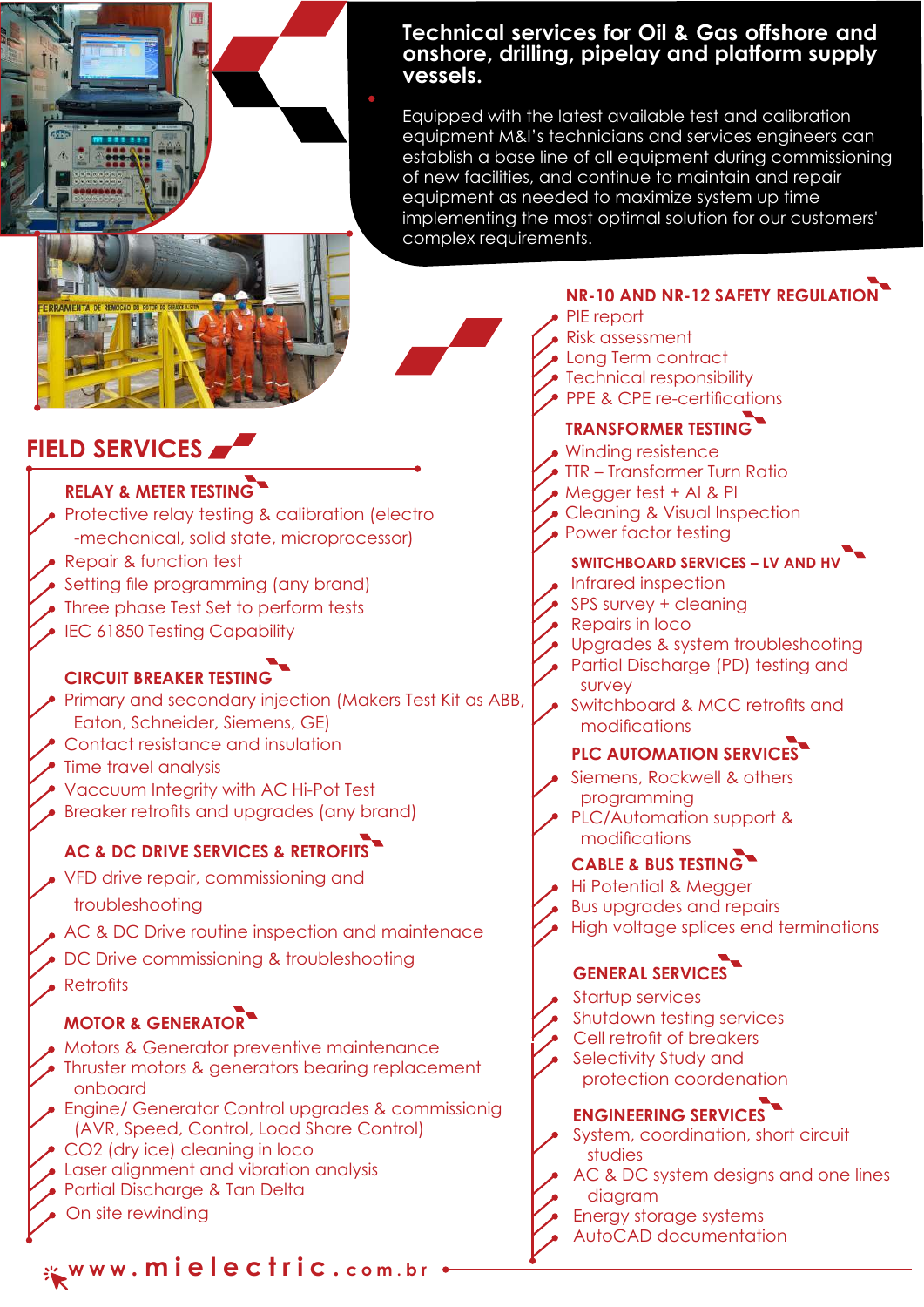# M8 Electric

 $\sqrt{2}$ 

M&I

# **WORKSHOP SERVICES**

Motors & Generators repair and overhaul Motor shop equipped with VPI (Vaccum pressure impregnation) for motors rewinding Breaker repair: primary current injection up to 100.000A Retrofit of new trip unit Transformer repair and testing Breaker refurbishment Switchgear refurbishment  $\bigodot$ 

### **EMERGENCY SERVICES**

- **Troubleshooting**
- Bus bar replacement
- Root cause fault analysis

### **PREVENTATIVE MAINTENACE**

- Maintenance programs & system inspection
- Schedule shutdowns

# **ELECTRICAL & CONSTRUCTION SOLUTIONS**

- Project Management
- Plant Maintenance and Service
- Plant Automation and Control Work
- Control Panel Design and Construction
- Automation equipment installation
- Equipment/Machine Testing
- High Voltage installation ranging from 480V to 138 KV
- Instrumentation & Controls
- **New Construction**
- Facility Expansion
- Modernization & Renovation
- Maintenance & Repair